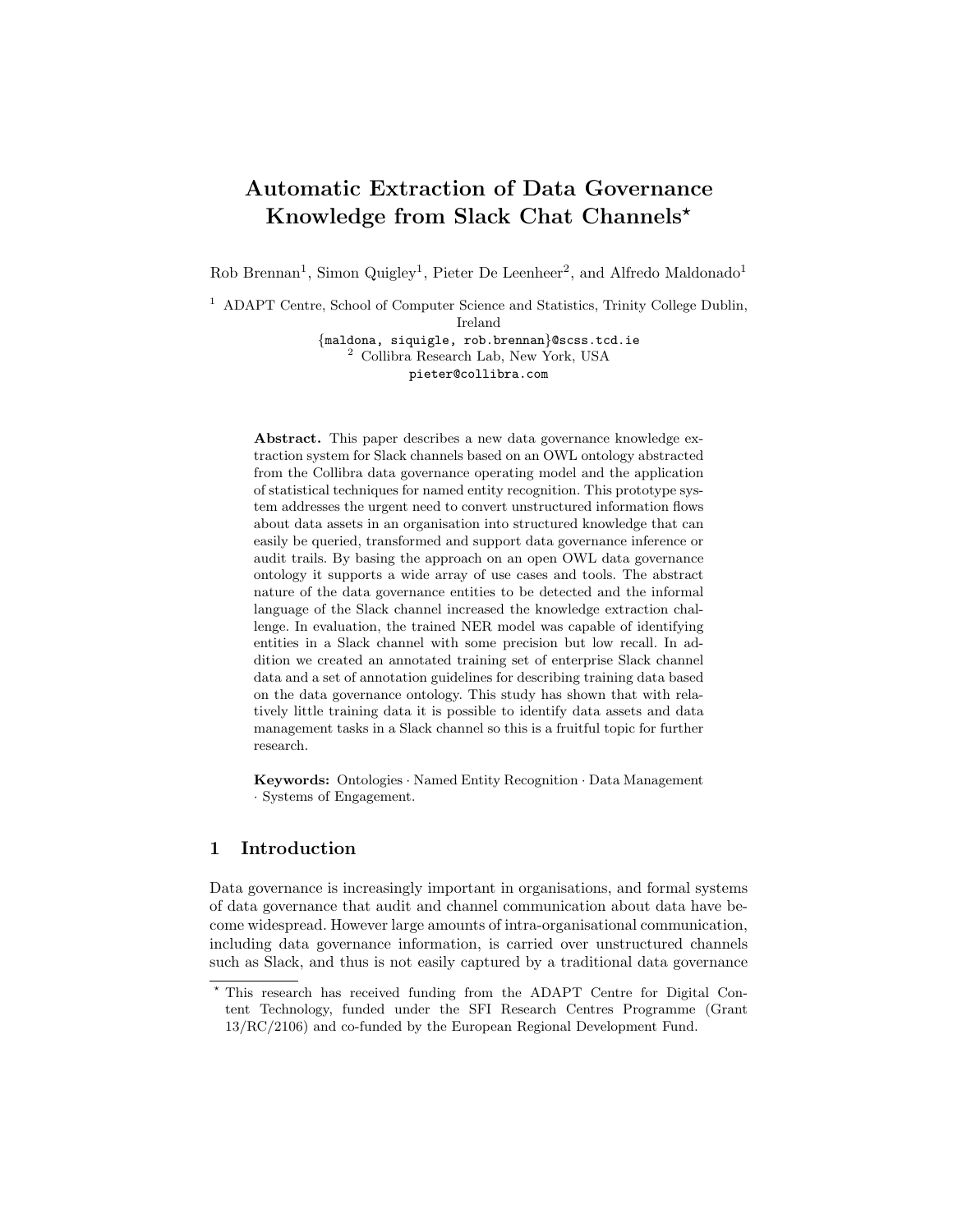system. A number of recent events demands a further extension of data governance concerns from within the business ecosystem to society as whole. After a decade of year-on-year records in data breaches<sup>3</sup>, the EC published the General Data Protection Regulation<sup>4</sup> (GDPR) which all companies with EU citizens in their customer base must implement.

Natural language processing (NLP) techniques have matured greatly over the last decade and are available to turn this unstructured human communication into machine-processable structured data for analysis and audit. Transformation into open knowledge models, such as RDF and OWL, provides the greatest flexibility to support inference, interlinking and global knowledge sharing. However data governance knowledge extraction from Slack chat has many challenges: short interactions, informal use of language, lack of standard test corpora, small datasets compared with global Twitter feeds, expert domain knowledge required to annotate training data and the abstract nature of data governance concepts compared with traditional NLP concepts used for named entity recognition (NER) tasks. Nonetheless mastering the use of natural language to interact with a formal data governance system would create opportunities to build data governance systems of engagement that use lightweight interactions yet retain greater control than inflexible data governance systems of record.

Given the lack of standard training data for this task and the vasts data requirements for neural NLP approaches, it was decided to investigate the performance of a state-of-the-art NER system based on conditional random fields  $(CRF)$  [14]. Thus the following research question is proposed: To what extent can CRF-based Named Entity Recognition be used to extract data governance knowledge from an enterprise chat channel? Data governance information is defined here as a set of data governance assets, processes, rules, roles and users. Details of these entities are described in the knowledge model in section 5.

First an annotated corpus was created from a dump of a public enterprise Slack channel from Collibra. This was annotated based on a the data governance ontology developed as part of this work but based upon the Collibra Data Governance Operating Model. An annotation scheme was developed and the Brat annotation tool<sup>5</sup> used to create the annotations. This annotated dataset was then used for training and evaluating our data governance NER system based on Stanford NER [9]. To fairly compare different NER configuration results, we set up a standard testing procedure. A Python script was created to comprehensively evaluate the performance of the NER as a whole, as well as a detailed breakdown of its performance for each entity type.

This paper provides the following contributions: a new, open, standardsbased data governance ontology, Slack channel data governance annotation guidelines, a trained data governance NER system and evaluation of the system performance using real-world enterprise Slack data. This evaluation focuses on understanding the impact of abstract data governance entities on traditional NER

<sup>3</sup> https://digitalguardian.com/blog/history-data-breaches

<sup>4</sup> https://www.eugdpr.org/

 $^5$ http://brat.nlplab.org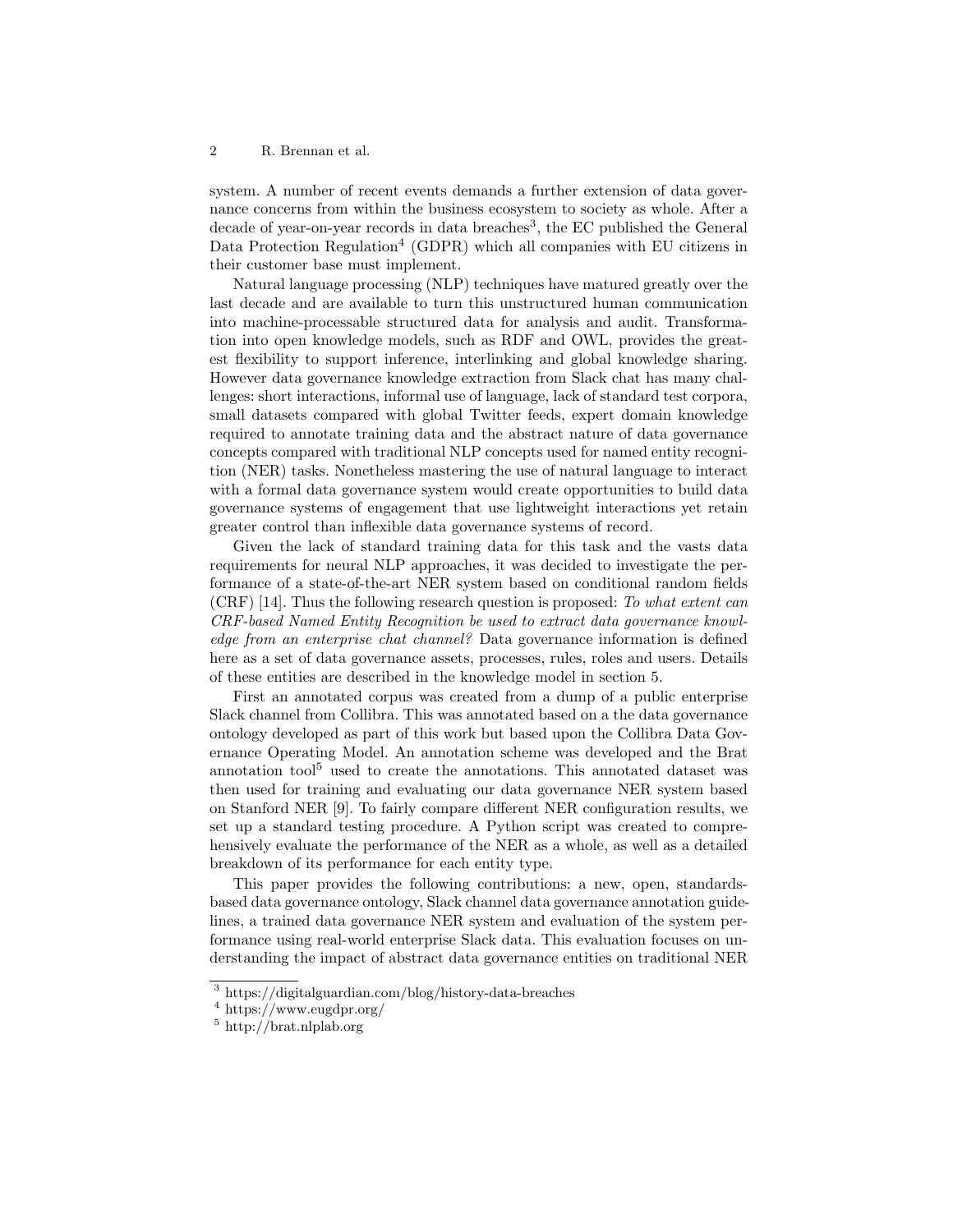techniques. This is of interest to both semantic web and data governance researchers.

The rest of this paper is structured as follows: section 2 describes our use case, section 3 extracts requirements for the system, section 4 discusses the related work, section 5 discusses our approach to data governance knowledge extraction, section 6 presents a lab-based evaluation of the prototype system and finally section 7 provides conclusions and directions for future work.

## 2 Use Case: Slack Channels as Data Governance Systems of Engagement

The work presented in this paper is a first step in linking semantics-driven AI and data governance Systems of Engagement (SoE) to support new interactions that are natural to knowledge workers and data scientist teams. This applies to all kinds of data, all within the established Collibra platform that ties all governance concerns of those interactions together. The following diagram shows the systemic interaction between the Collibra DGC (Data Governance Centre) platform, being the System of Record (SoR), and a set of systems of engagement. The diagram was adapted from our work on community-based business semantics management (De Leenheer et al., 2009)[6] which was foundational for Collibra . We also adopt the terminology from the FRISCO semiotic framework for information system concepts by (Falkenberg et al. 1998)[8].



Fig. 1. LHS: SECI knowledge conversions between one SoR and many SoEs, through intelligent agents (on e.g., Slack). RHS: engagement contexts.

Both components consist of multiple instances of data governance operating concepts. We distinguish six key concepts: actor, actand (i.e., resources on which actions can be performed), action, goal, rule and circumstance. Actions are triggered/paused/terminated by circumstances and performed by actors on actands, with certain goals (or intents) in mind. Actions can be governed by rules, such as roles and affordances. In the Collibra platform SoR these three components are shared, explicit and understood, i.e. based on a shared ontology. we refer to this ontology as the Collibra data governance operating model. The components have been fully computerized, i.e. we have a well-defined and structured digital record of what actions (sequenced by workflows) have been performed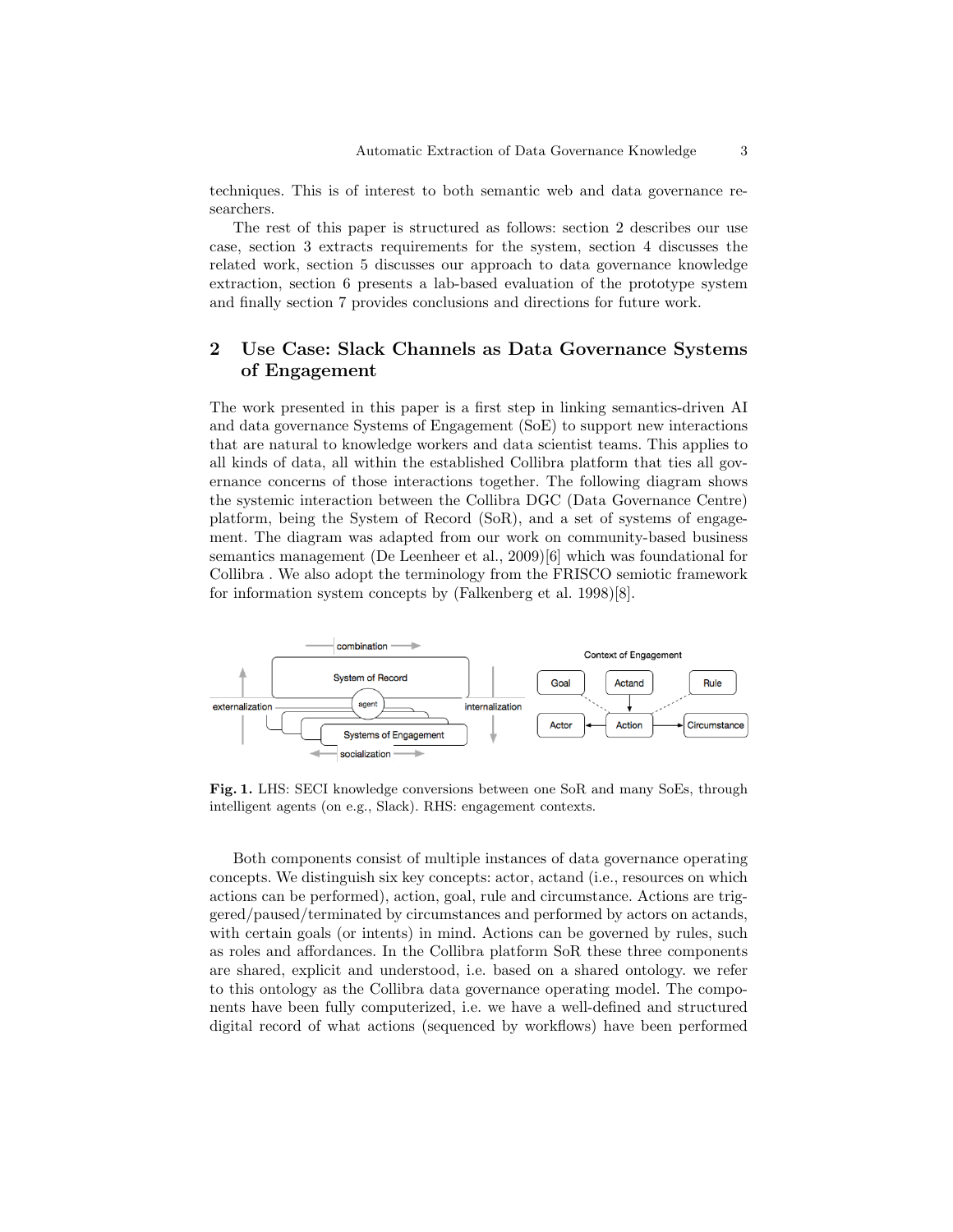on which data asset (actand), and by whom (actors). Yet the ontology of these data governance concepts may differ widely in the various SoE applications we must consider to integrate. On the SoE side, instances of these concepts are typically less explicit and usually scattered. They can be more of a socio-technical of nature, i.e. tacitly shared among humans, resulting in a poor unified record for supporting data governance as opposed to a SoR. E.g., your actor identity in Slack may be different from Confluence and Collibra. Also references to actands and actions may suffer wide differences in use vocabulary and grammar, requiring (named) entity resolution.

Enterprise data management has traditionally focused on centralizing formal management of operational and analytical data for inward purposes such as optimizing internal coordination and predicting the customers next transaction. Thereby, narrowing the focus down on structured subsets of the enterprise data universe.

This conservative telescope on the data universes inhibits us from seeing the underlying fabric that glues all the data records together. In the end, the bulk of operational and analytic data are mere records summarizing the transaction history, not including the more complex (often physical) personal interactions. This data is scattered across engagement platforms and often largely unstructured, usually expressed by humans in context heavy natural language. However, when observed as a whole, these core interactions generate a network effect digitized as social capital. More and more systems of engagement digitalize social capital. The next generations of data governance will tap into these systems to record a richer context for any given data asset that was used or produced.

Our data governance "universe" therefore consists of an insofar undefined dark energy that also could explain its expansion. Similarly, the Big Data bang consists of social capital that we know exists but is hard to understand because its scattered and unstructured. Capturing it will help us understand how the data universe will further expand. This will bring us greater insights into how people, workplaces, and perhaps entire societies interact rather than just a snapshot of the mere transactional data that is the traditonal scope of data governance systems of record.

Slack has become an increaslingly important channel for unstructured communication in the enterprise. It is a key corporate system of enagagement and a hence a source of vital data governance context as data assets are discussed, evaluated, located and exchanged through Slack. Now it becomes imperative to enable the data governance system of record to engage with that unstructured context.

## 3 Requirements

In order to realise the technical vision of the use case it is necessary to extract a number of requirements that any suitable system should conform to. These are briefly described as follows: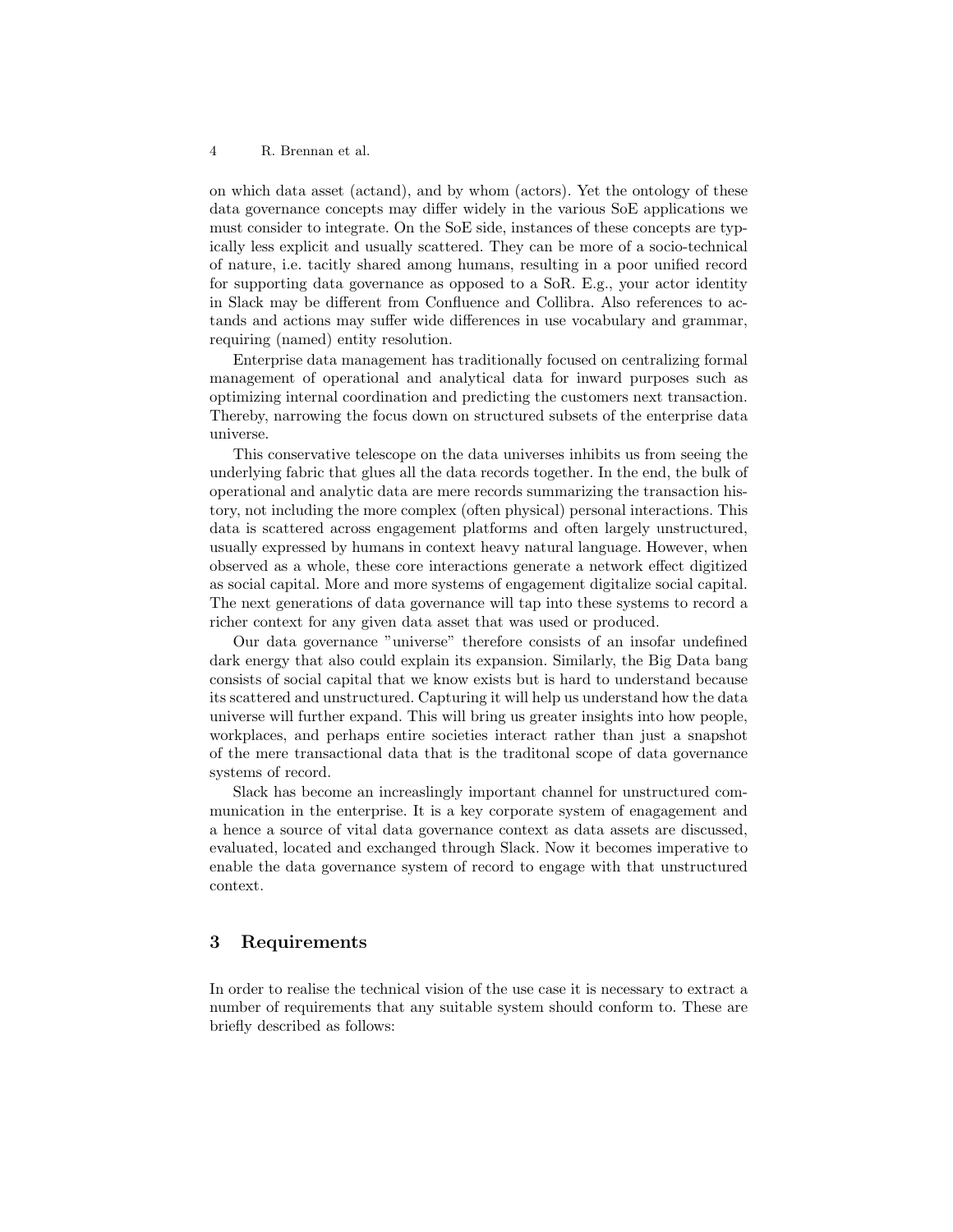- 1. A common ontology of data governance concepts and context that can span data governance in both systems of record and systems of engagement. For widespread adoption it is important that this uses an open, standards-based model such as W3C's OWL/RDF.
- 2. This ontology should leverage existing data governance-related ontologies and vocabularies already established in the community.
- 3. The ontology should also have explicit and preferably open licensing available to enable an eco-system of tools and solutions to develop around the model.
- 4. Ability to integrate multiple systems of engagement with a governance system of record. It should be possible to create data governance tool-chains that publish and consume the ontology.
- 5. Ability to convert unstructured communications into machine-readable data. This requires a knowledge extraction framework that is specialised both for the data governance domain and for the style and content of the communications channel(Slack).
- 6. Support for Named Entity Recognition (NER) of data governance entities. It should be noted that unlike many NER tasks the challenge of distinguishing between abstract data governance concepts like the difference between a data defintion asset (e.g. a master data dictionary), a data asset (e.g. a specific database) and a data hosting asset (e.g. a database server) is necessary.
- 7. Support for NER from noisey and highly informal text-based communication. A Slack channel is unlike the training data for most standard NLP models, which often use newspaper articles.

## 4 Related Work

In this section we discuss relevant work in the three fields of: knowledge models for data governance, NLP for data governance and NER for Chat communications channels.

#### 4.1 Knowledge models for Data Governance

Data governance is defined here as the organisational function aimed at the definition and enforcement of data policies to enable data collaboration, understanding and trust. To our knowledge there is no over-arching semantic model for data governance, e.g. ISO 38505-1 addresses foundations for data governance, but it does not provide a knowledge model of the domain.

However there are many existing standards-based metadata vocabularies that are important for data governance, e.g. the W3C provenance (PROV) standard [15], Collibras Data Governance Operating Model, INFAI/DBpedias DataID metadata specifications [?]to describe data assets, the H2020 ALIGNED project work on knowledge models of data lifecycles and tools [12]. The W3C provenance (PROV) model standard can be used as a basis for specifying activities, agents and entities in a data governance model. This would enable interoperability with standard PROV services such as meta-data repositories based on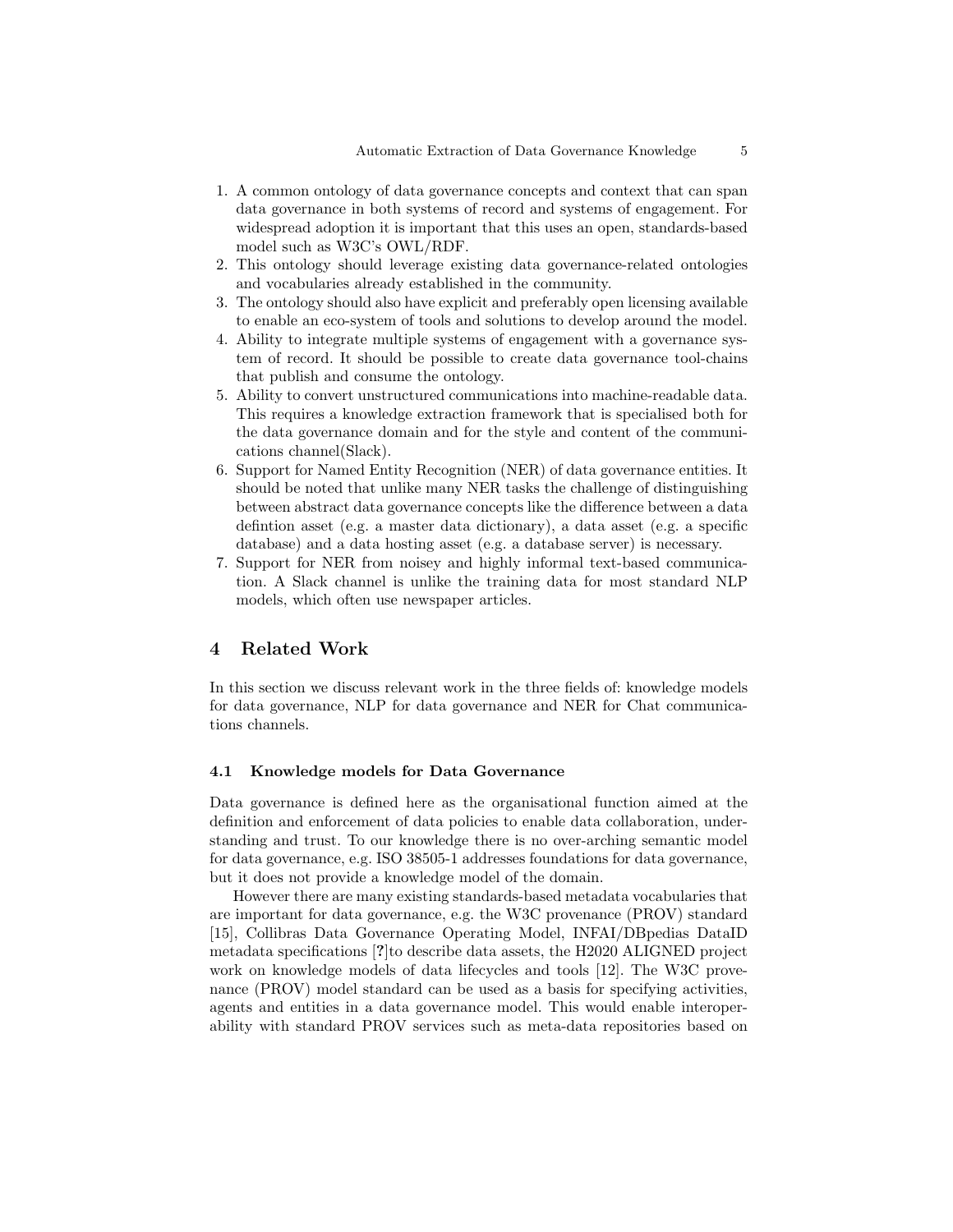PROV AQ (access and query) and wider enterprise workflow and information integration applications. The W3C data quality vocabulary (DQV) standard can be used to describe a dataset's quality, whilst the data value vocabulary (DaVE) [2] could act as basis for describing data value metrics and dimensions.

Thus while there is still a need for an upper governance ontology to glue together many of these individual initiatives there is already a very rich set of RDF-based ontologies and linked data vocabularies available to describe the data governance domain as a knowledge model.

#### 4.2 NLP for Data Governance

There are various ways in which information can be automatically extracted from text. One such way is the NER framework, which aims to identify individual words or phrases in running text that refer to information units such as person names, organisation names, locations, numeric expressions and dates [18]. These information units are commonly referred to as 'entities' in the NLP literature. In the present work, we adapt this framework by training a state-of-the-art NER system on data governance information and actions instead of the abovementioned traditional entities.

To the best of our knowledge, this is the first usage of an NER approach to extract data governance concepts. In particular, we employ a state-of-the-art machine learning NER method called conditional random fields (CRF) [14]. In addition to being able to extract traditional entities, CRF has been shown to be able to successfully extract other types of information units, such as headers, citations and key phrases from research papers [19, 3], temporal information from clinical records [21], opinions [13], as well as generic, open-ended information units [4]. An advantage of machine learning methods such as CRF (as opposed to rule-based systems) is that the same algorithms can be trained on data from different domains and different languages, provided that adequate annotated training data is available. For example, [16] trained a CRF system to identify multi-word verb units (phrasal verbs, idiomatic expressions, etc.) in 15 languages, performing competitively against bespoke machine-learning systems such as transition systems [1]. Given the success of CRF-based methods in such a diverse array of problems and languages, we consider them to be a good candidate for extracting data governance information, as well.

#### 4.3 NER for Chat

CRF systems studied in the NLP literature are typically trained and used on formal and well-formatted texts such as news articles and academic papers. There has been less attention on informal text, for example, from chat logs. Characteristics inherent to this informal environment such as incomplete sentences, non-standard capitalisation and misspellings due in part to technical limitations in touch screens and predictive text, will generally lead to a loss of accuracy for an NER system.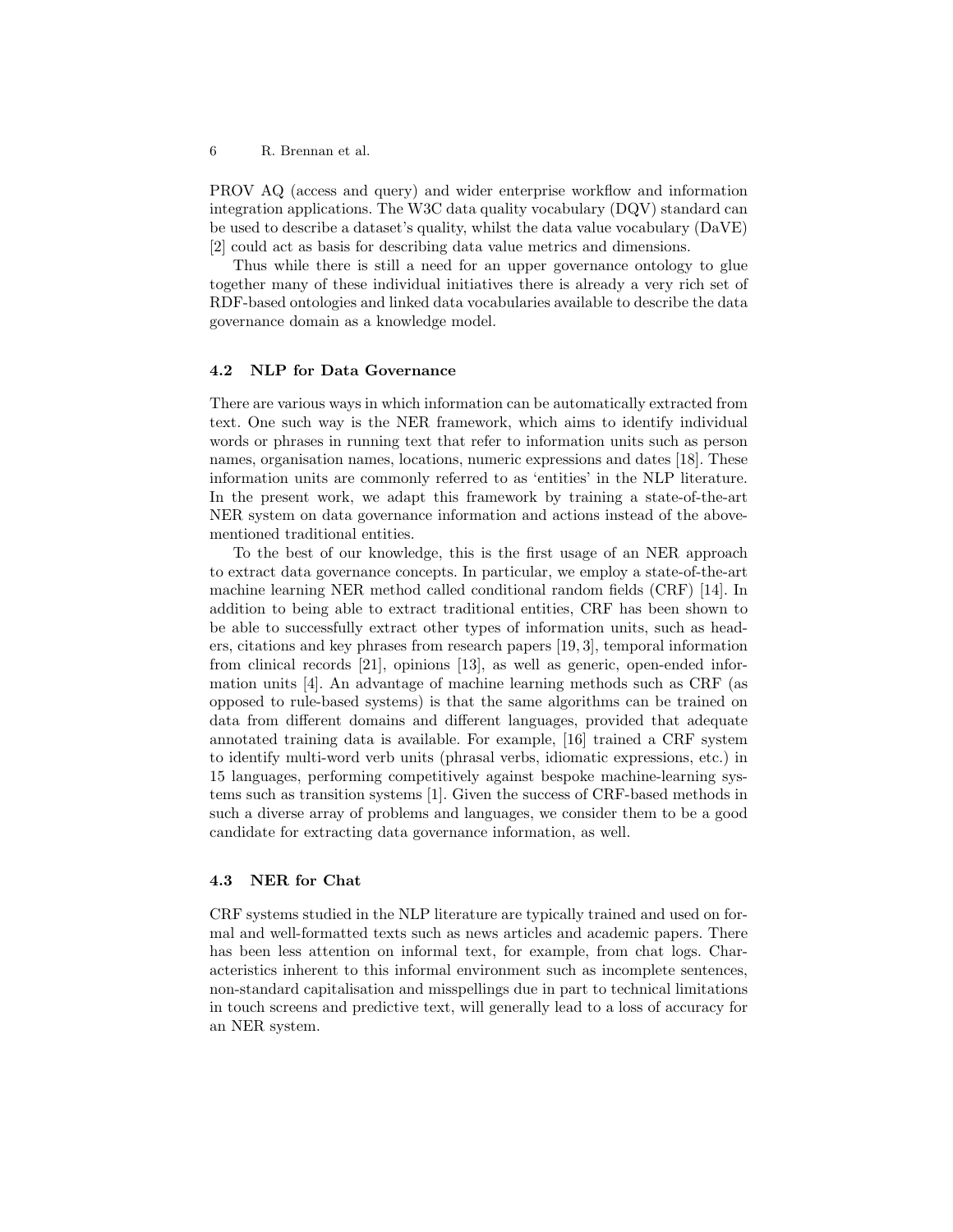Nevertheless, there have been several papers investigating the application of NER systems to informal texts, typically on social media. For example, [7] formally investigates what the main sources of error are in extracting entities on tweets using state of the art NER systems, and how these errors could be addressed in the future. This paper found that non-standard capitalisation had a particularly negative impact on NER performance, with greater impact than slang or abbreviations. It investigated the use of part-of-speech tagging and normalisation to reduce the impact of noisiness in tweets, but ultimately found that precision and recall scores remained low using NER algorithms developed for use with formal texts. Similarly, [5] explores the use of word representations to improve the effectiveness of a NER in labelling Twitter messages. This work found that general NER systems trained on formal texts performed very poorly in labelling tweets and sought to explore means of improving this performance.

Of note is that while the data governance chat data is informal, messages are generally more formally structured than social media text, with better adherence to sentence structure and correct spelling, so feature extractors reliant on properties present in formal texts are likely to perform better than in [5].

## 5 Data Governance Knowledge Extraction Approach

Before integrating the knowledge extraction tool into the Slack channel as a bot it was necessary to train and evaluate a NER system capable of detecting the data governance entities defined by the new open data governance ontology based upon the Collibra data governance operating model and the state of the art semantic web data governance ontologies.

In order to create the corpus of annotated data required to train a NER, a dump of chat data from an internal public data governance Slack channel was provided by Collibra. This was first processed by a binary classifier previously developed by Collibra citeshah17 to filter out the messages not related to data governance entities. This left a subset of chat messages suitable for manual annotation.

The chosen subset of data was then formatted for annotation, which included cleaning of some character corruption caused by encoding changes and the separation of entities such as full stops and brackets. BRAT [20], a web annotation tool, was then used to collaboratively annotate the text in accordance with the guidelines we developed (see below).

This annotated dataset was then used for training and evaluating our data governance NER tool. Our NER is based on Stanford NER [10], a part of the Stanford CoreNLP package. To fairly compare different NER configuration results, we set up a standard testing procedure. A Python script was created to comprehensively evaluate the performance of the NER as a whole, as well as a detailed breakdown of its performance for each entity type.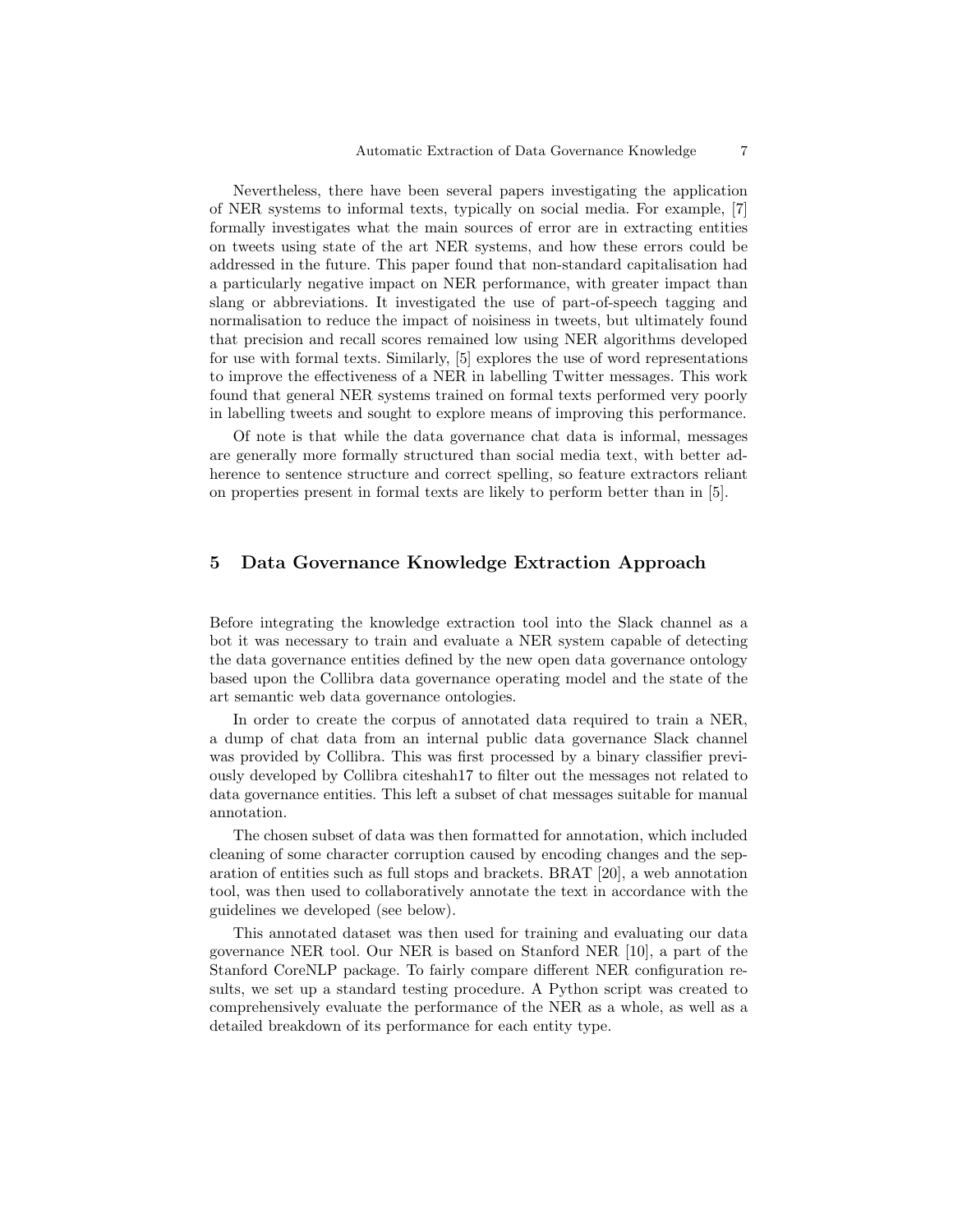#### 5.1 Knowledge Architecture

The knowledge model used to classify the data governance entities and relationships to be detected in the Slack channel was based upon the Collibra data governance operating model but generalised as an OWL ontology, linked to key data governance ontologies and published as open data. These steps are described below.

Collibra Data Governance Operating Model The Data Governance Operating Model<sup>6</sup> is an open model and has been implemented by hundreds of companies. As depicted in the diagram below, a data governance operating model establishes the foundation for and drives all your data stewardship and data management activities. A model can be subdivided into three categories each addressing a key design question.

- 1. What is to be governed in terms of Structural Concepts, including asset types, (complex) relation types, attribute types.
- 2. Who governs it, in terms of Organisational Concepts. These include Communities, domains, users, user groups.
- 3. How is it to be governed in terms of Execution and Monitoring Concepts, including role types, status types and workflow definitions.

Data stewardship activities - through applications such as Business Glossary, Data Catalog, Data Helpdesk, Reference Data Management, and Policy Manager - align and coordinate data management operations. Data Management concerns the integration of the ins and outs of Collibra stewardship activities with thirdparty applications (such as data profilers, scanners, metadata repositories, etc.) though Collibra Connect or the API.

The Data Governance Center is packaged with a foundational set of about 45 Asset Types from which you can choose to configure your data governance operating model with and is currently used by more than 300 companies. An overview diagram can be found in this footnote<sup>7</sup> .

In this work we only extracted subclasses of Asset Types. An Asset is the capital building block in the Data Governance Center. An Asset Type formally defines the semantics of an asset in terms of attribute types and relation types that can be instantiated for it. In other words, it serves as a template. Therefore, all Asset Types are specializations on of five core asset types, or asset classes as illustrated below.

An asset captures the authoritative lifecycle metadata, in terms of attributes and relations with other assets, for one of the following five classes of assets:

– a governance asset (such as a policy or data quality rule): e.g., 'Customer Data Protection Policy' is the name of an asset of type 'Policy'

 $6$  https://university.collibra.com/courses/introduction-to-the-operating-model-5-x/ <sup>7</sup> book link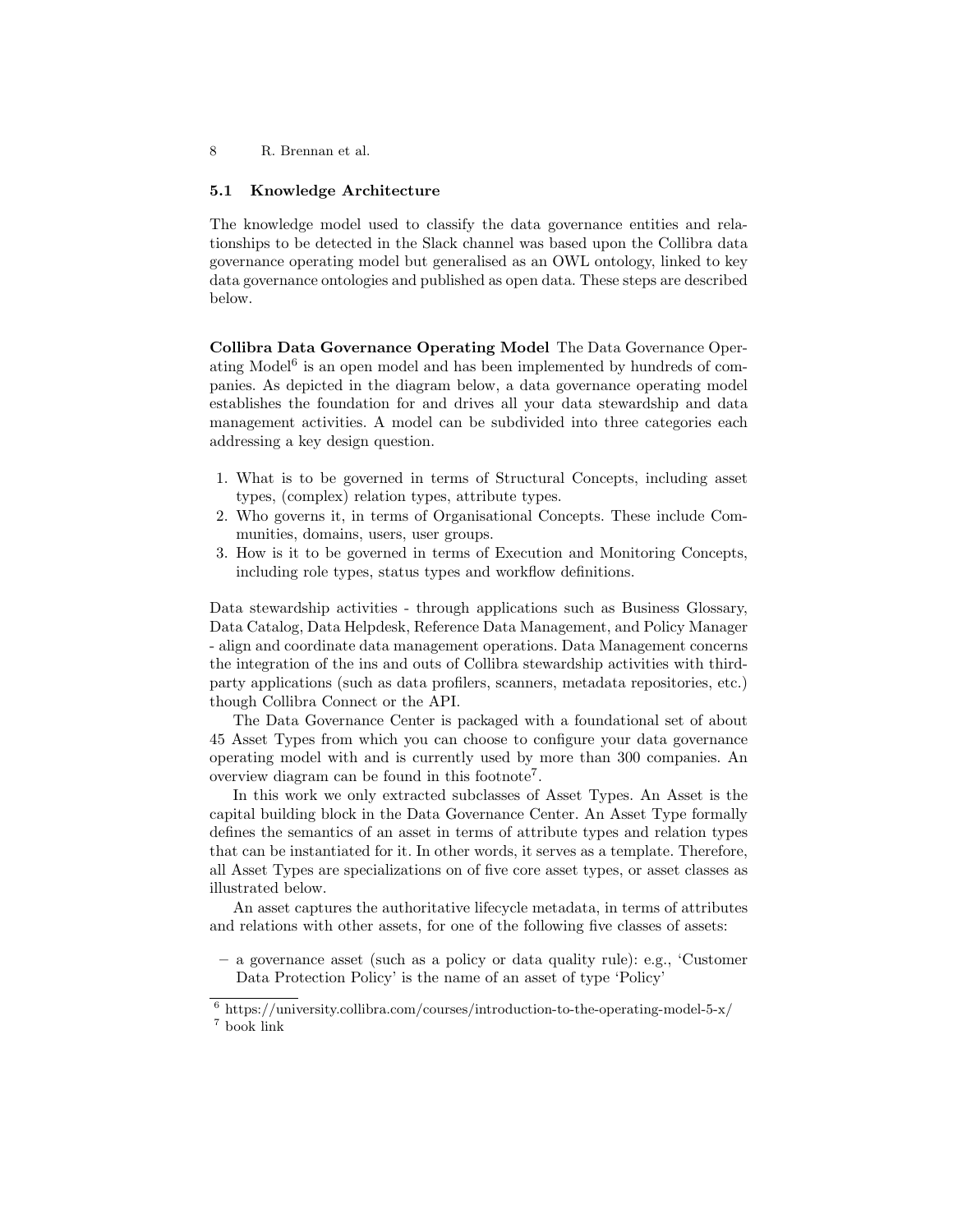- a business asset (such as a business term or metric): e.g., 'Client' is the name of an asset of type 'Business Term';
- a data asset (such as e.g., reports or predictive models): e.g., 'first name' is the name of an asset of type 'Column';
- a technology asset (such as a database or system): e.g., 'CRM' is the name of an asset of type 'System'
- an issue (such as a data quality issue): e.g., 'Customer Lifetime Value Report data is of too low quality' is the name for an asset of type 'Data Issue'.



Fig. 2. Rendering of assets and their relations forming a traceability diagram.

The Open Data Governance Ontology (odgov) Conversion of the entire Collibra Data Governance Operating Model into an OWL ontology is a large task beyond the scope of this paper. However here we have created the first upper data governance ontology that serves the knowledge extraction and annotation needs of the data governance NER system.

This required the creation of eight main OWL classes (GovernanceAsset, BusinessAsset, DataAsset, TechnologyAsset, Role, Issue, and User) and parent classes for Assets and data governance execution and monitoring concepts. In addition a data management task class was created to hold the frequent references to data management activities (e.g. importing, copying, and backing up data) that appear in the Slack channel. This last class was an extension to Collibra data governance operating model as these activities are not separately modelled from business processes within that model. In addition three relation types from the Collibra model are included: the generic relation between assets, the uses asset relation and the is governed by relation.

Then these upper data governance terms were linked to the W3C provenance ontology by defining all odgov:Asset as subclasses of prov:entity, odgov:DataAssets as subclasses of dataid:dataset, dgov:DataManagementTask as a subclass of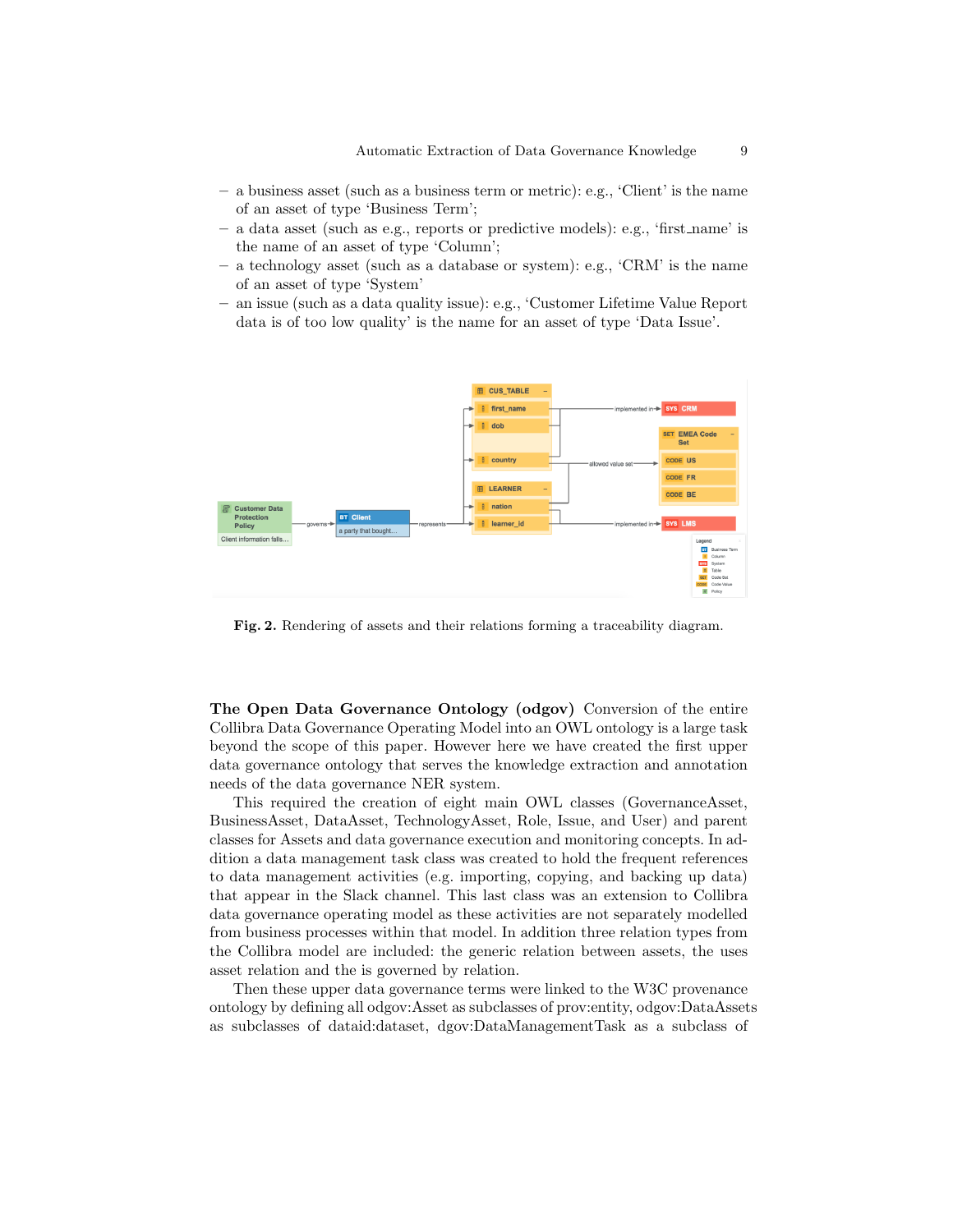prov:Activity and odgov:User as a subclass of prov:Activity. Then a set of machine-readable metadata fields were defined so that the ontology is publishable via the live OWL documentation (LODE) environment. The final ontology and html documentation is available on the web<sup>8</sup>.

#### 5.2 NLP/NER Toolchain

Stanford Named Entity Recogniser [9] was the NER tool used for the experiments reported in this paper. It is a widely used open source implementation of a CRF system that performs well with minimal fine-tuning requirements as it includes many built in feature extractors to enhance performance.

The chat dump was tokenised using the Stanford Tokeniser (part of the Stanford CoreNLP toolkit [17]). In addition, the authors developed Python scripts for additional data pre-processing, conversion, experiment automation and evaluation. We have made these scripts freely available online<sup>9</sup>.

The annotation of the chat dump was done through the Brat annotation tool by the authors themselves. Section 6.1 details the annotation scheme.

## 6 Evaluation

We seek to evaluate the effectiveness of the NER system described in this paper to extract data governance information and actions from a real Slack chat channel. This evaluation focuses on experiments determining the labelling accuracy of the NER system on a representative annotated dataset containing data governance information items. We start in section 6.1 by describing the slack chat dataset and the scheme used to annotate it. In section 6.2 we present the actual experiment protocol. As shall be seen in the results (section 6.3), the accuracy of the NER system varies according to the actual Data Governance Information Category it seeks to predict. We present a correlation analysis to explain these variations.

#### 6.1 Data Annotation

As previously mentioned, the dataset is a raw dump of messages from a Data Governance team at Collibra's Slack chat. Messages containing any particularly sensitive information were removed before being released, and the resulting data consisted of 7,022 messages totalling about 300,000 tokens. Since a large proportion of these messages were not directly related to data governance, a filtering was performed in order to remove messages not related to data governance. This produced a final dataset of 800 messages, totalling 4,749 tokens.

The entities and relations annotated in the dataset were based on the Asset Types from the Collibra Operation Model detailed in section 5.1. This approach

<sup>8</sup> http://theme-e.adaptcentre.ie/odgov

<sup>9</sup> https://github.com/simonq80/datagovernancener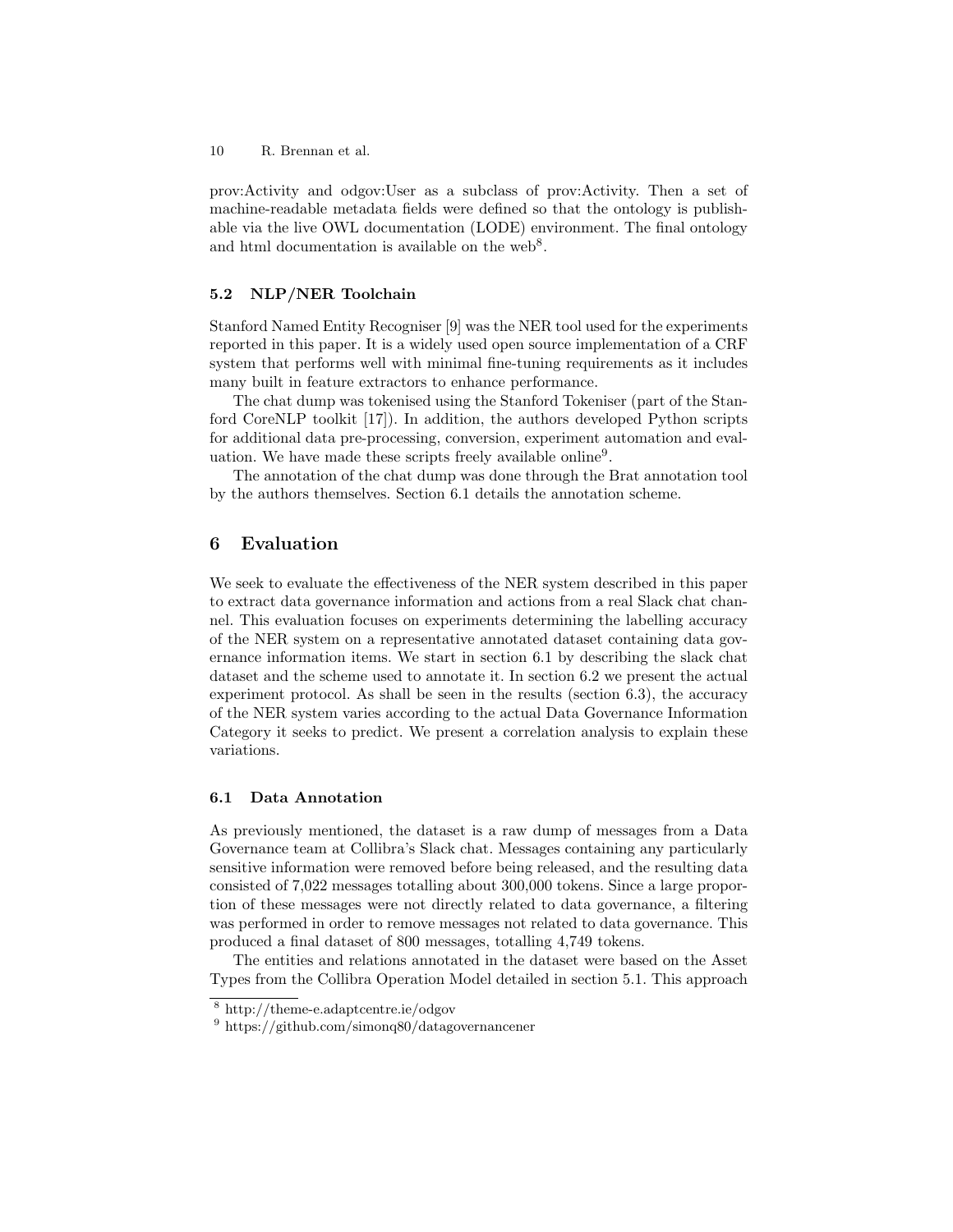lead to the initial entity types: Gov, Bus, Data, Tech and Issue, representing Governance Assets, Business Assets, Data Assets, Technology Assets and Issues respectively. However, upon annotating a sample of the dataset with this scheme, some tokens were found not to fit under any of the entity types defined, but were still considered useful for the NER system to label. To address this, two additional entity types were devised: Role was created to label text representing a data governance role, such as an administrator or a domain expert, whilst the Dmtask label was created to label text representing a data management task, such as upgrading or backing up a database. As previously mentioned, the actual annotation work was conducted by the authors using the BRAT annotation tool.

Table 1 shows the number of annotated tokens for each data governance information category. Out of the total 4,749 tokens, 3,011 were annotated as non-DG related (i.e. non-entities).

|        |      |     |        | Category Word Tokens Word Types Length Mean Length Std. Dev. |
|--------|------|-----|--------|--------------------------------------------------------------|
| Bus    | 196  | 141 | 1.6752 | 1.2665                                                       |
| Data   | 503  | 217 | 1.7964 | 1.4459                                                       |
| Dmtask | 144  | 93  | 1.1707 | 0.5054                                                       |
| Gov    | 182  | 114 | 3.7143 | 3.2262                                                       |
| Issue  | 310  | 175 | 3.4444 | 2.3623                                                       |
| Role   | 14   | 9   | 1.5556 | 0.8315                                                       |
| Tech   | 236  | 129 | 1.4937 | 0.9727                                                       |
| User   | 153  | 44  | 3.1875 | 1.8892                                                       |
| Total  | 1738 | 922 | 1.8242 | 1.7729                                                       |

Table 1. Word counts of each Data Governance Information Category

#### 6.2 Experiment Protocol

We evaluate the accuracy of our system using standard precision, recall and F-1 scores, which are commonly used for evaluating NER systems. We compute these scores on each entity type as well as overall scores for all categories.

The computation of these scores require the dataset to be partitioned into training and test sets. In order to produce robust evaluation scores, we followed the k-fold cross validation evaluation scheme. Under this evaluation scheme, the dataset is divided into k equally sized sections. Each of the k sections is used as the test set once, with the remaining  $k-1$  sections used as the training set. This results in k test results which are averaged to get a performance estimate of the model. Larger values of  $k$  result in a smaller test set and larger training set for each fold. Cross validation tends to have low variance and generally low bias. Bias is a general tendency for the resampling method to over or underestimate the performance of a classifier, while variance is degree to which results can vary between runs, typically measured by the standard deviation of the resampling methods estimates over many runs.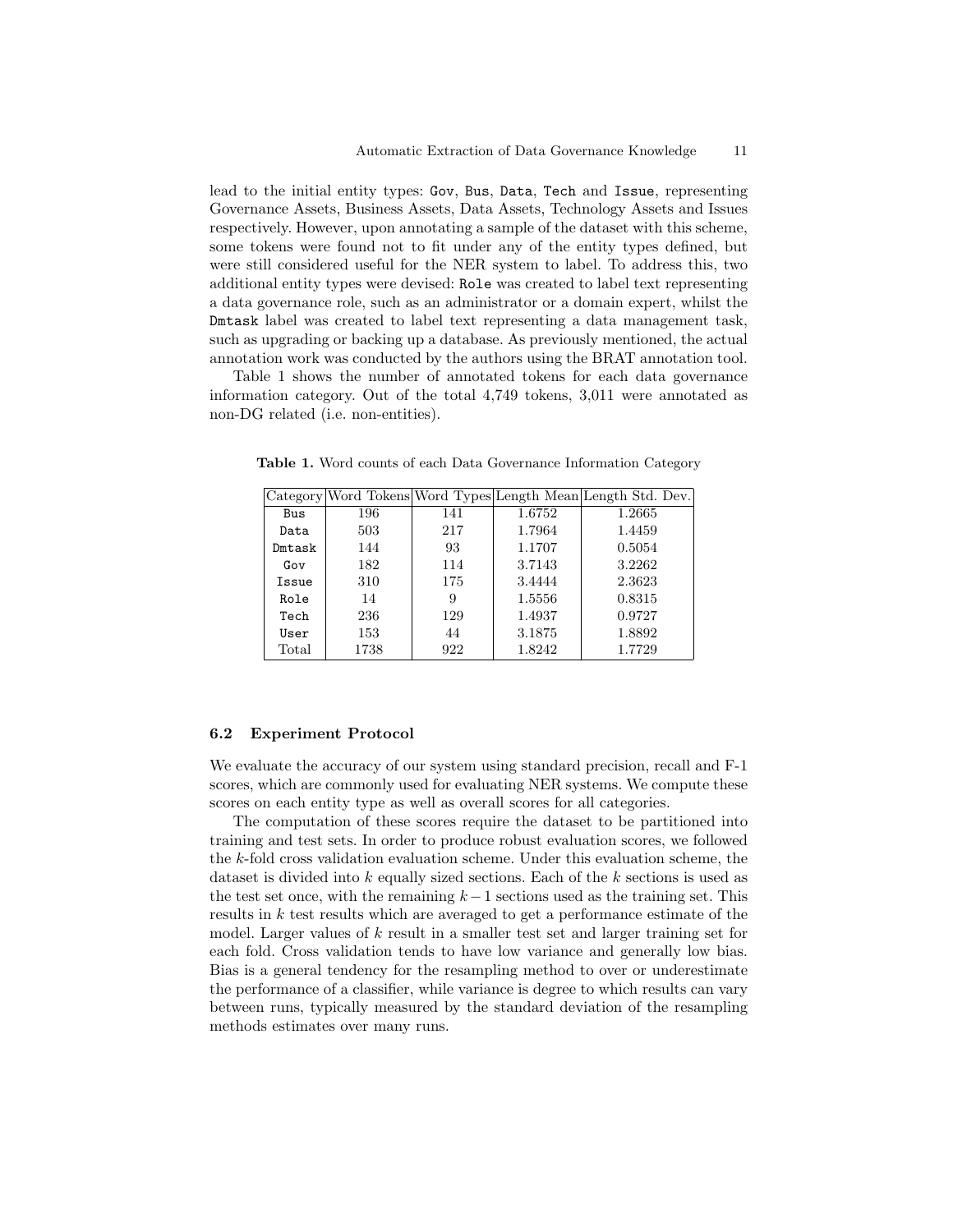10-fold cross validation (i.e.  $k = 10$ ) is typically used as it is generally considered to be optimal for reducing bias and variance for accuracy estimation [11]. However, due to the small size of our dataset, test portions tended to be too small in 10-fold cross validation to represent all Data Governance Information Categories reliably. So we experimented as well with 5- and 4-fold cross validation variants. Evaluation results for all of these experiment variants are presented in the following section.

#### 6.3 Results

Table 2 shows the results of 4-, 5- and 10-fold cross validation experiments. Means of precision, recall and F-1 scores, along with their standard deviations are given. Although the results are very similar across all three fold variants, there is a slight increase in variance when using 10-fold cross validation across all three scores.

Table 2. Mean and Standard Deviation of performance metrics across 4-, 5- and 10-fold Cross-Validation

| $k$ -fold CV | Precision                                                    | Recall | F-1 |
|--------------|--------------------------------------------------------------|--------|-----|
| 4            | $ 0.4516{\pm}0.01255 0.2487{\pm}0.08224 0.3143{\pm}0.06584 $ |        |     |
| 5            | $ 0.4334\pm0.04266 0.2444\pm0.06982 0.3092\pm0.06380 $       |        |     |
| 10           | $ 0.4540 \pm 0.09512 0.2612 \pm 0.09045 0.3262 \pm 0.08908 $ |        |     |

Results for each Data Governance Information category from 4-fold crossvalidation can be seen table 3. Across all metrics, the NER performed by far the best on the User category. It also performed well on both Data and Tech, achieving relatively high precision, but with worse performance in recall. Aside from Role, which was never predicted due to its rarity in the dataset (hence the  $N/A$  values in the table), the NER performed the worst on the Gov, Issue and Bus categories, all of which had very low recall and relatively low precision. With the exception of User, all entity types had notably higher precision than recall.

Table 3. 4-Fold Cross-Validation Results per Category

|        |        |                      | Category Precision Recall F-1 Score |
|--------|--------|----------------------|-------------------------------------|
| Bus    | 0.3611 | 0.0663               | 0.1121                              |
| Data   | 0.6139 | 0.493                | 0.5469                              |
| Dmtask | 0.4918 | $ 0.2083\rangle$     | 0.2927                              |
| Gov    | 0.3684 | 0.0385               | 0.0697                              |
| Issue  | 0.3889 | $\vert 0.0675 \vert$ | 0.1151                              |
| Role   | N/A    | 0.0000               | N/A                                 |
| Tech   | 0.6423 | 0.3347               | 0.4401                              |
| User   | 0.8831 | 0.8889               | 0.886                               |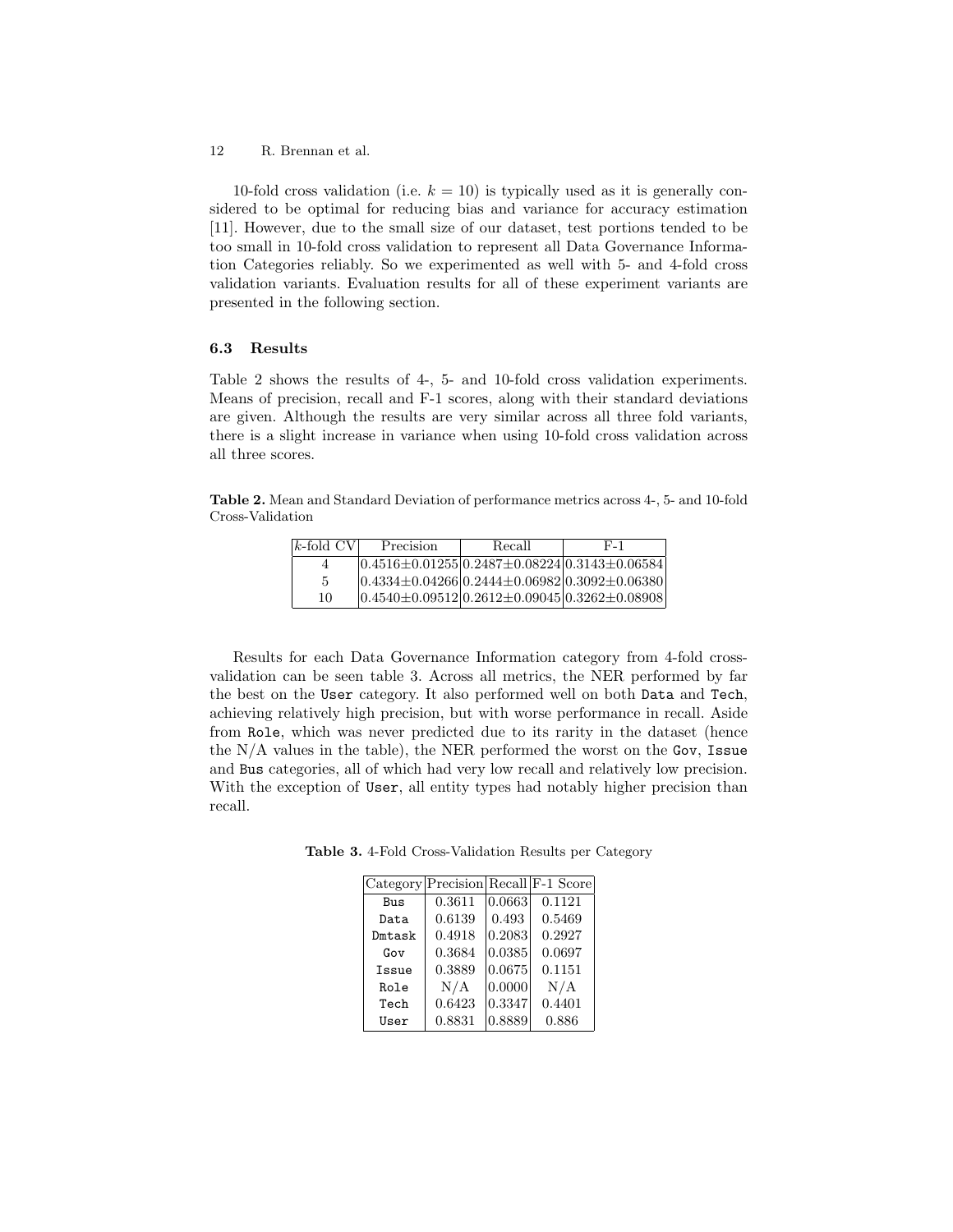As mentioned in the introduction to this section, different Data Governance Information Categories perform differently. We find that this variation in performance correlates with the number of annotated instances for each category (the more instances a category has, the better its performance) as well as with its type-token ratio (the lower the category's type-token ration, the better its performance). We now look into these two correlations.

Number of annotated instances per category As expected, Data Governance Information Categories that have more annotated instances in the dataset will tend perform better. This is simply because the CRF algorithm is exposed to more examples and is thus able to learn relevant features more reliably. Figure 3 plots this correlation for the F-1 measure (precision and recall show a similar correlation). The Pearson correlation coefficient is 0.32. A least-squares polynomial line is shown in the figure to make this correlation more visible.



Fig. 3. Correlation between the number of annotated instances of a category and its F-1 score

Type-token ratio is the number of unique words (types) of a category divided by the total number of words (tokens) of that category. It is a measure of word diversity in each category: the higher the type-token ration, the more word diversity there is in the category. Categories with low type-token ratios tend to use more or less the same words (little word diversity). So it is not surprising that figure 4 shows a very strong negative correlation between the type-token ratio of categories and their F-1 score. The Pearson correlation coefficient is −0.89. Again, a least-squares polynomial line is shown to visualise the correlation. Precision and recall plots show similar correlations.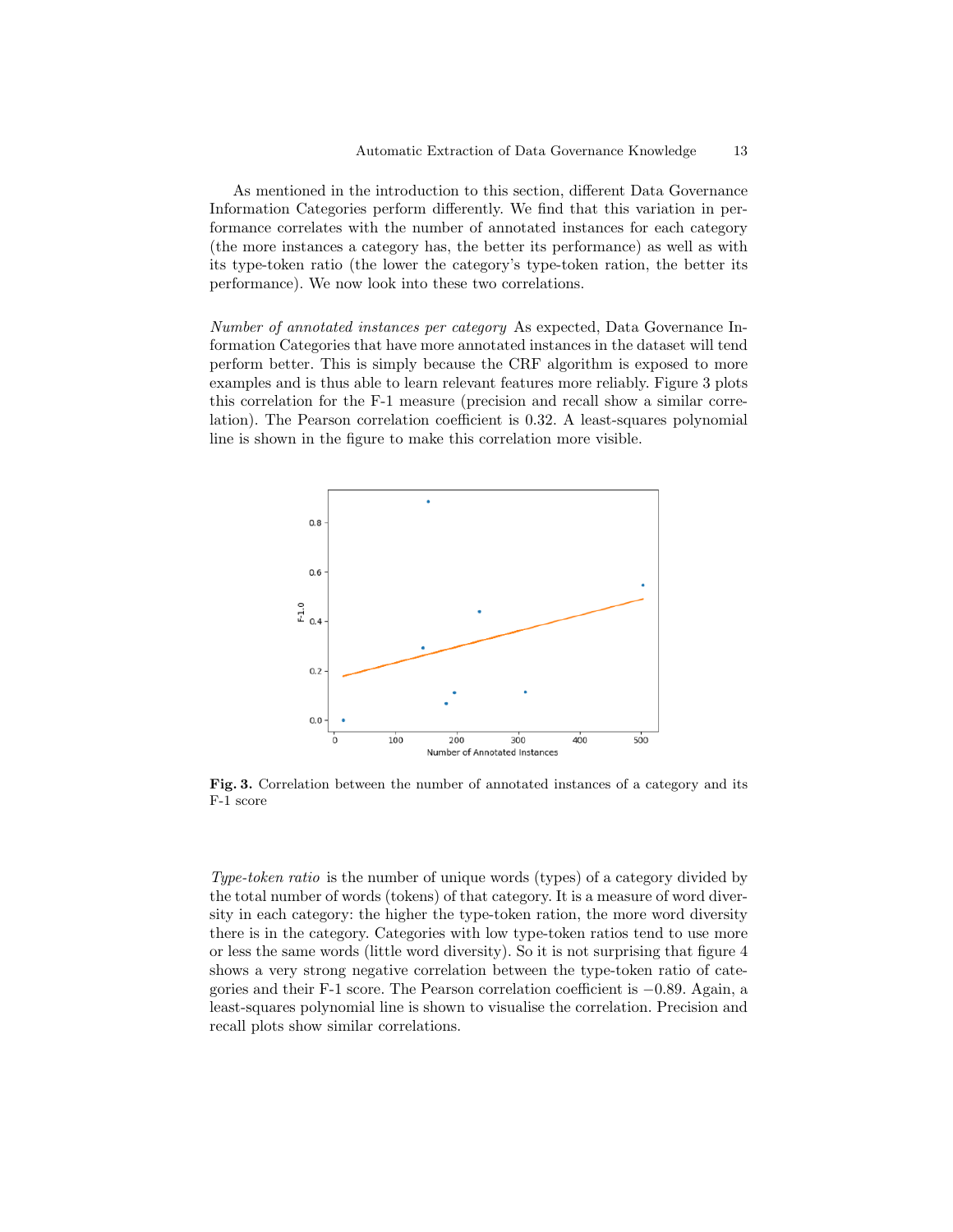

Fig. 4. Correlation between the type-token ratio of a category and its F-1 score

## 7 Conclusions and Future Work

This paper has demonstrated that CRF-based Named Entity Recognition is a promising approach for extraction of data governance knowledge described in an open ontology. Given the limitations of the current training data set (c. 5,000 annotated tokens) it is a positive result to see two categories of governance entity detected with over 0.6 precision and one at 0.88. Although the recall scores are disappointing it is our hope that precision is more important for the first planned application as an interactive data governance bot on the Slack channel system of engagement who must minimise their number of incorrect interventions to avoid frustrating the user instead of helping them.

However there is much work to be done if this system is to be deployed in live customer sites. The first is to enlarge the training and test dataset, the second is to explore alternative feature extraction approaches - both statistical and neuralbased approaches are under evaluation but of course much more training data would be required to train a neural approach. One key to this may lay in the system of record, where the structured model of the enterprise could be mined for vector information in a way analogous to the rdf2vec approach to ontology vectorisation.

## References

1. Al Saied, H., Constant, M., Candito, M.: The ATILF-LLF system for Parseme Shared Task: a transition-based verbal multiword expression tagger. In: Proceedings of the 13th Workshop on Multiword Expressions . pp. 127–132. MWE '17, Association for Computational Linguistics (2017). https://doi.org/10.18653/v1/W17- 1717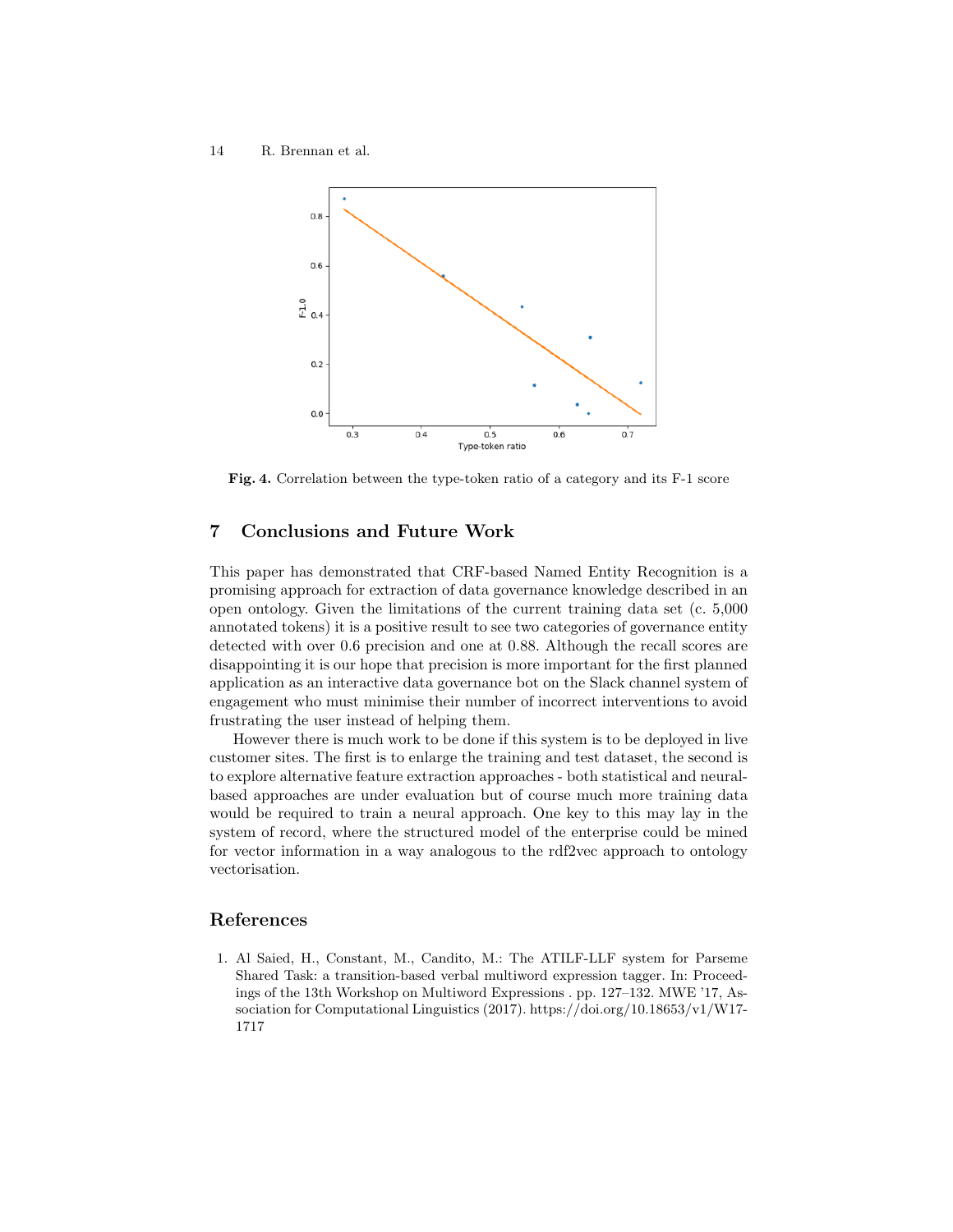- 2. Attard, J., Brennan, R.: A semantic data value vocabulary supporting data value assessment and measurement integration. In: Proceedings of the 20th International Conference on Enterprise Information Systems - Volume 2: ICEIS,. pp. 133–144. INSTICC, SciTePress (2018). https://doi.org/10.5220/0006777701330144
- 3. Augenstein, I., Das, M., Riedel, S., Vikraman, L., McCallum, A.: Semeval 2017 task 10: Scienceie-extracting keyphrases and relations from scientific publications. arXiv preprint arXiv:1704.02853 (2017)
- 4. Banko, M., Cafarella, M.J., Soderland, S., Broadhead, M., Etzioni, O.: Open information extraction from the web. In: IJCAI. vol. 7, pp. 2670–2676 (2007)
- 5. Cherry, C., Guo, H.: The unreasonable effectiveness of word representations for twitter named entity recognition. In: Proceedings of the 2015 Conference of the North American Chapter of the Association for Computational Linguistics: Human Language Technologies. pp. 735–745 (2015)
- 6. De Leenheer, P., Debruyne, C., Peeters, J.: Towards social performance indicators for community-based ontology evolution. In: Workshop on Collaborative Construction, Management and Linking of Structured Knowledge at the International Semantic Web Conference (2009)
- 7. Derczynski, L., Maynard, D., Rizzo, G., van Erp, M., Gorrell, G., Troncy, R., Petrak, J., Bontcheva, K.: Analysis of named entity recognition and linking for tweets. Information Processing & Management  $51(2)$ , 32-49 (2015)
- 8. Falkenberg, E., Hesse, W., Lindgreen, P., Nilsson, B., Han Oei, J., Rolland, C., Stamper, R., van Assche, F., Verrijn-Stuart, A., Voss, K.: FRISCO: A framework of information system concepts : The FRISCO report (WEB edition). International Federation for Information Processing (IFIP) (1998)
- 9. Finkel, J.R., Grenager, T., Manning, C.: Incorporating Non-local Information into Information Extraction Systems by Gibbs Sampling. In: Proceedings of the 43nd Annual Meeting of the Association for Computational Linguistics (ACL 2005). pp. 363 – 370. Ann Arbour, MI (2005). https://doi.org/10.3115/1219840.1219885
- 10. Finkel, J.R., Grenager, T., Manning, C.: Incorporating non-local information into information extraction systems by gibbs sampling. In: Proceedings of the 43rd annual meeting on association for computational linguistics. pp. 363–370. Association for Computational Linguistics (2005)
- 11. Forman, G., Scholz, M.: Apples-to-apples in cross-validation studies: pitfalls in classifier performance measurement. ACM SIGKDD Explorations Newsletter  $12(1)$ , 49–57 (2010)
- 12. Gavin, O., Kontokostas, D., Koller, A., Davies, J., Francois, P., Marciniak, A., Bozic, B., Mendel-Gleason, G., Feeney, K., Brennan, R.: The aligned project aligned, quality-centric software and data engineering driven by semantics. In: Sack, H., Blomqvist, E., d'Aquin, M., Ghidini, C., Paolo Ponzetto, S., Lange, C. (eds.) Project Networking Session at ESWC 2016 THE SEMANTIC WEB. LATEST ADVANCES AND NEW DOMAINS. LNCS, vol. 9678. Springer (2016), http://www.tara.tcd.ie/handle/2262/76242
- 13. Jakob, N., Gurevych, I.: Extracting opinion targets in a single-and cross-domain setting with conditional random fields. In: Proceedings of the 2010 conference on empirical methods in natural language processing. pp. 1035–1045. Association for Computational Linguistics (2010)
- 14. Lafferty, J., McCallum, A., Pereira, F.C.N.: Conditional random fields: Probabilistic models for segmenting and labeling sequence data. In: Proceedings of the Eighteenth International Conference on Machine Learning. pp. 282–289 (2001). https://doi.org/10.1038/nprot.2006.61